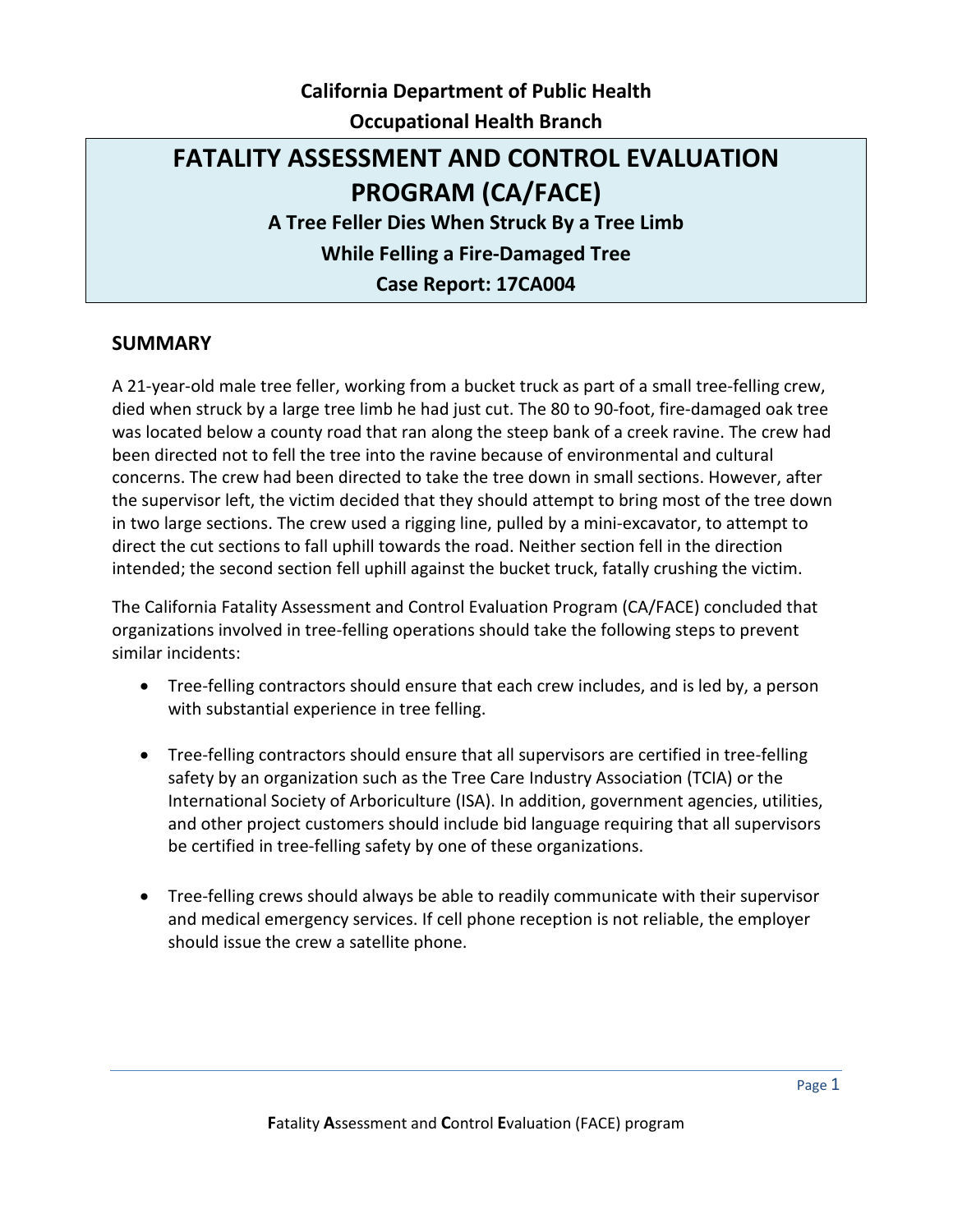### **INTRODUCTION**

On April 6, 2017, at approximately 11 am, a 21-year-old male tree feller, working from a bucket truck as part of a crew, died when struck by a large tree limb. The CA/FACE program learned of the fatality from the California Department of Industrial Relations on April 12, 2017. The CA/FACE investigator visited the worksite and interviewed Cal/OSHA enforcement staff on January 18, and interviewed the site environmental monitor on February 23, 2018. Numerous unsuccessful attempts were made to interview co-workers or the contractor. In addition, a trade association representative and a tree felling contractor were consulted for assistance with technical interpretation and assessment.

## **PROJECT AND EMPLOYERS**

After a fire burned 70,000 acres in the California Sierra foothills in the late summer of 2015, the county received Federal Emergency Management Agency (FEMA) funding to remove approximately 8,000 roadside 'hazard trees'— which were burned and in danger of falling onto roads. The work began in late 2016.

Initially the general contractor (general) selected three local contractors to do the on-theground work. However, rains slowed the release of the work, and only one local subcontractor (subcontractor) was eventually hired, as this company reportedly appeared able to keep up with the work. This subcontractor was a local, husband-and-wife-owned transportation and logging company, in business since 2005. The victim started working for this company in November 2016. In January 2017, this same couple formed a second company focused on treefelling operations. The victim then moved over to work for this second company. At the time of the incident, the company had 25 employees working in six crews on this county tree removal project.

The county also hired an independent consulting company to oversee the expenditure of federal funds and to ensure that all regulations were followed. This company subcontracted to specialists to provide biological, archeological, and cultural monitors as on-site monitors to ensure the safeguarding of environmental and cultural resources.

## **WRITTEN SAFETY PROGRAMS, WORKER TRAINING, EXPERIENCE, AND KNOWLEDGE**

At the time of his death, the victim had approximately 3½ years' experience in the tree industry with three companies: for a local tree felling company as a sawyer/groundsman, for a communications company working as a communications lineman, and for a heavy civil construction firm conducting roadside hazard tree removal. The victim's father estimated that,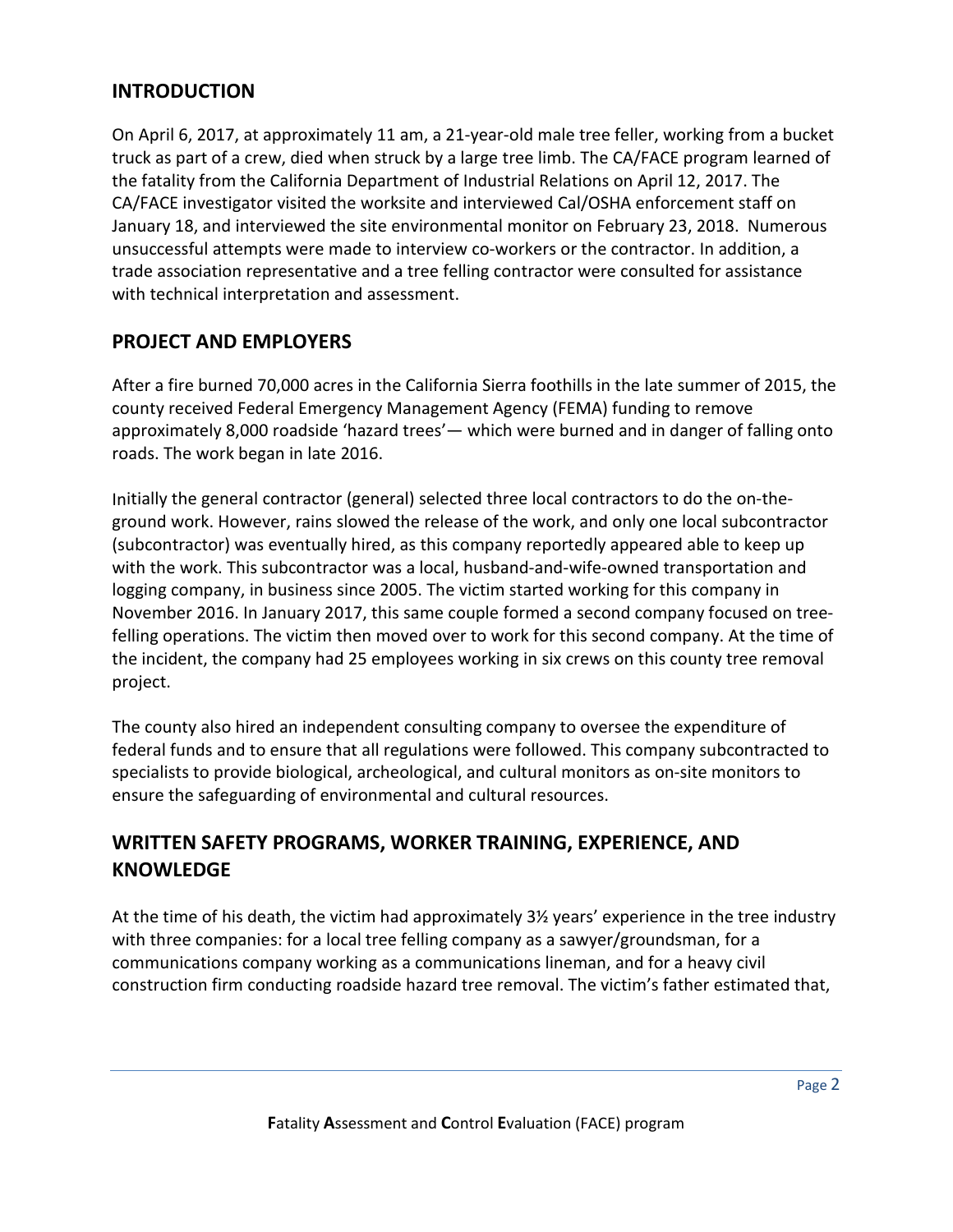prior to being hired by the subcontractor, his son had four months of part-time experience operating a bucket truck.

Prior to this job, the victim received training on basic safety topics, grinding and chipping operations, chain saw safety, and logging. He did not, however, receive training on the following topics: technical tree felling and cutting techniques (safe rigging application and setup), rigging (chokers, cables, shackles, mechanical advantage systems, etc.), and knot and hitches (groundsman, saw man, technical tree fellers, and climbers). Between initial hiring in November and assignment to the county hazard tree removal project at the end of January, the victim worked primarily as a groundsman setting ropes, rigging, and dragging branches. He was observed by the general's supervisor and reportedly demonstrated good, precise use of the chain saw. His crew reportedly completed multiple technical tree fellings.

After moving to the county hazard tree removal project, the victim was again observed while climbing and was deemed to have the skills needed for taking down trees that do not present particular difficulties; he reportedly demonstrated good judgment and cautious decisionmaking. At the end of February, the victim began felling trees while operating a rental bucket truck (Altec 55-ft. forestry truck), and was assessed by management as being safe and competent. By the end of March, the crews were reconfigured and the victim was reassigned to a specific bucket truck crew. Since he was 'in the tree,' he was given the power to make crew decisions. He was reportedly observed by management a number of times and each time demonstrated "extreme caution and good judgment." This reconfigured crew was young, the oldest being 25 years old.

During the project there were weekly mandatory tailgate safety meetings put on by the general. In addition, the subcontractor held daily safety and planning meetings for all employees. The general had an extensive written safety program.

## **INCIDENT SCENE**

There were a number of 'hazard trees' along the road, which ran along the steep bank of the creek ravine. These hazard trees had been designated as such by the county arborist, because they were thought to be damaged and in danger of falling onto the road. Felling these trees was made more difficult because the subcontractor had been instructed not to fell trees into the ravine because of environmental and cultural concerns. Crews working in the ravine were observed by biological and cultural monitors, whose job it was to ensure that the crews adhered to this rule.

A number of these ravine hazard trees (including the oak tree) were considered to be particularly problematic. At one point the subcontractor considered bringing in a crane to remove these trees, but realized that there was not sufficient room for this equipment on the narrow road. Two additional issues complicated the proposed task of felling this particular oak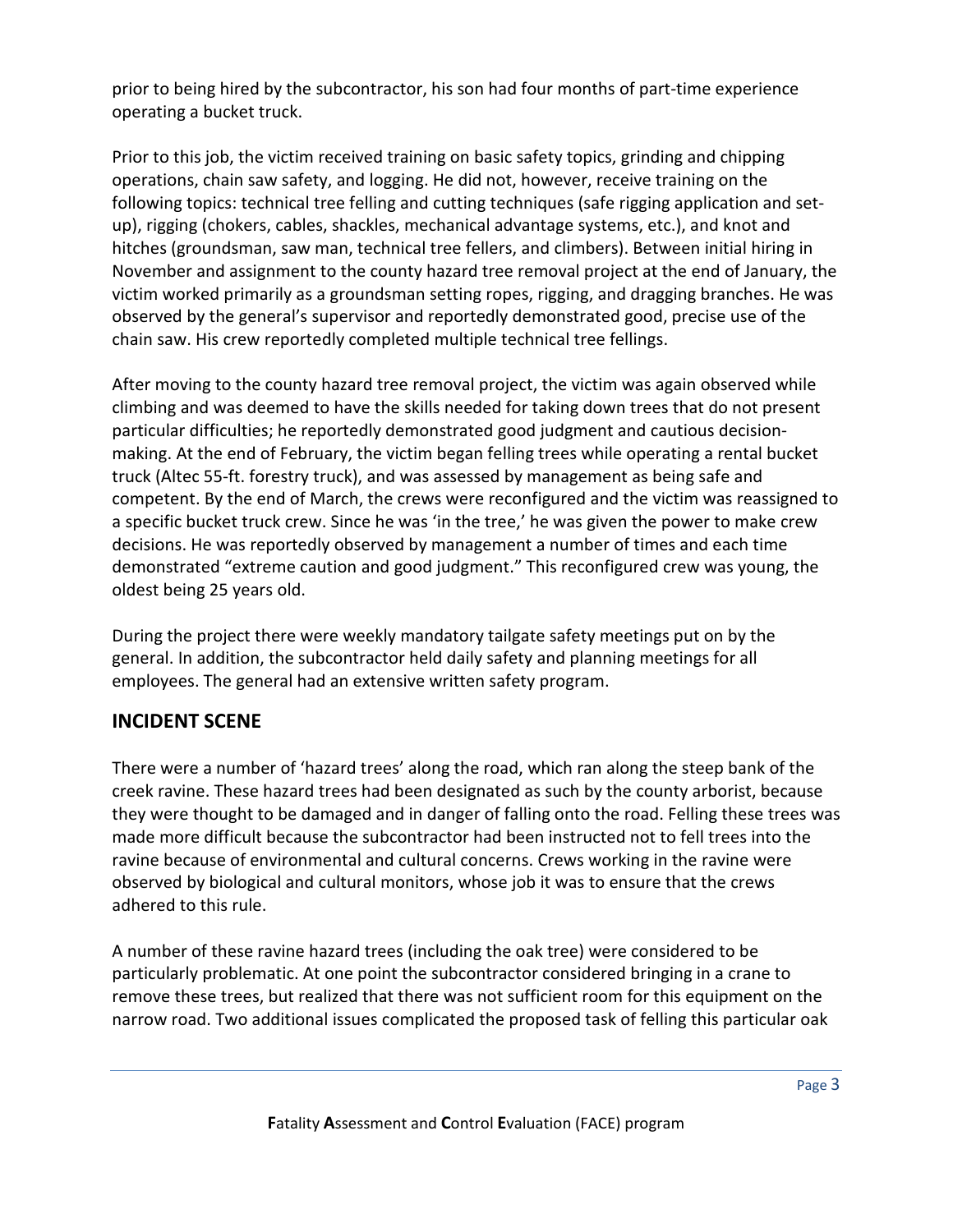tree. In addition to having sustained some fire damage, it had a large, pre-existing cavity at the base of the main trunk. This meant that the oak was possibly structurally unsound, and sending a climber up the tree to piece it down was ruled out as unsafe. For most of its 80 to 90-foot length, the tree leaned away from the road and down towards the bottom of the ravine. This limited the ability of the 55-ft. bucket truck to reach the upper portions of the tree from the road.

For two days prior to the fatal incident, the victim's crew was climbing and felling trees down the road from the incident site. Meanwhile, the subcontractor had brought in a highly skilled crew from another project to use the bucket truck to piece down the 'technical' trees (those that required a high level of skill) along the ravine road. Whether the oak should have been included in this crew's work is not clear. The general reported that, when the highly skilled crew left the ravine, the remaining trees, including the oak, were considered straightforward work.

A week prior to the incident, the crew's immediate supervisor was removed from the job because of an altercation with one of the monitors. The owner of the subcontractor and the regional manager of the general took over crew supervision in the interim. On the day of the fatal incident, the owner of the subcontractor was collecting supplies in a nearby city, and the contractor's regional manager was supervising the crews.

### **INVESTIGATION**

On the morning of the incident, after the daily safety and planning meeting, the victim and his crew assembled at the site of the oak at approximately 7:30 am. The victim met with the general's regional manager and the crew supervisor – no other crewmembers attended the job briefing. The general's regional manager estimated the oak to be 80 feet tall with a maximum trunk diameter of 41 inches. The base of the tree was ten feet below the road. About 30 feet up, the trunk split into two large vertical spars which were each 16 to 18 inches in diameter. These two spars rose an additional 20 to 30 feet before spreading out into the canopy of the tree. The regional manager reported afterwards that they discussed piecing the tree down. He reported pointing out a dominant crotch in the tree approximately 50 feet above the road. He judged that this crotch was accessible using the bucket truck. From this crotch, the entire canopy of the tree was to be 'pieced down' using rigging and a tag line to pull the pieces down towards the road. After that, the spars and the trunk would also be pieced down by sequentially cutting off short sections from the top. The general regional manager later reported that the victim agreed to this plan, and pointed out the crotch which would be used for the initial work on the crown. The regional manager and the crew supervisor left immediately after the briefing, at about 7:45 am, to tour the rest of the project.

The evidence documented afterwards at the site indicates that the crew was able to follow the work plan as they had been instructed. While the 55-ft. reach of the man basket limited how far the victim could reach into the canopy of the tree, he was able to piece down the canopy by cutting through branches, which were an estimated 6 to 9 inches in diameter. However, at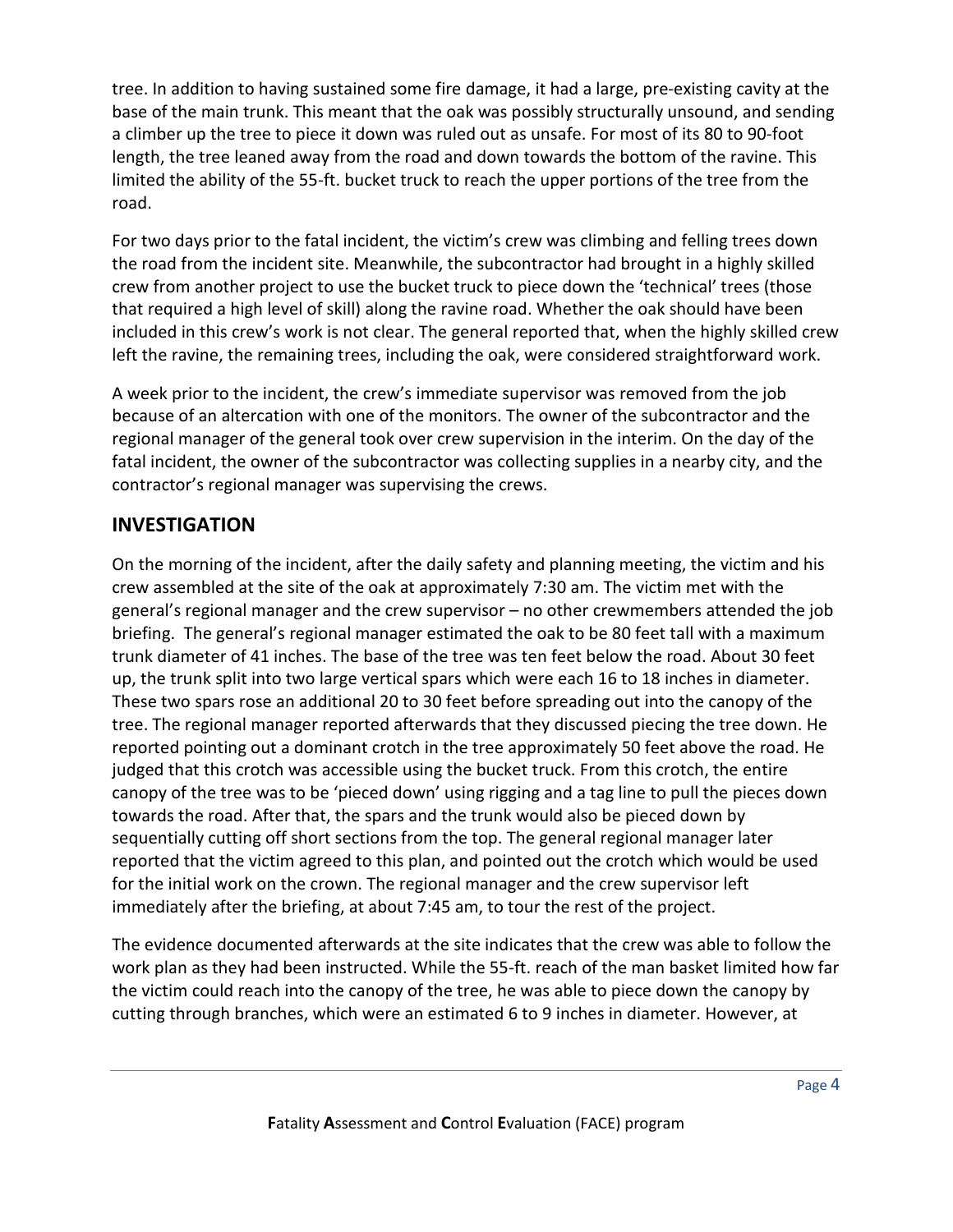about 11 am, the victim decided to change course. The crew would not continue to methodically piece the tree down, it would attempt to bring down the upper two-thirds of the tree in two large pieces. The crewmembers did not check in with the general's regional manager or the new subcontractor foreman before changing the plan. While cell phone reception was spotty in the ravine, contact was possible, either by driving approximately 7 minutes up the road, or by climbing up the ravine above the road.

The victim decided that he would fell each of the large spars by making cuts just above the split in the main trunk. This involved felling large sections of the remaining tree: the base of each spar was 16 to 18 inches in diameter, and extended upwards approximately thirty feet, before branching into what remained of the canopy (each linear foot of this spar weighed an estimated [1](#page-4-0)34 lbs.<sup>1</sup>). In total, the sections were probably 50 to 60 feet in length. In an attempt to ensure that each spar would fall uphill onto the road, the crew tied a rigging line around the spar and attached it, via a redirecting pulley, to a mini-excavator located on the road. The excavator was to put initial tension on the spar, and then after the face-cut and back-cut had been made from the bucket truck, pull the spar over and up towards the road. It is not known how high up the spar the rigging line was attached.

The crew carried out this plan and the first spar fell, not onto the road (as was intended), but into the ravine. After some modifications, based on an assessment of what they thought had gone wrong, the crew was ready to fell the second spar using essentially the same strategy. The victim made the cuts from the bucket truck and then pulled the bucket back next to the near side of the bucket truck, parked approximately 10 to 15 feet from the base of the tree. The bucket was lowered to approximately 8 feet off the ground; the boom lift arm was folded back on itself, with its articulated joint in an elevated position.

This time, as the excavator pulled, the spar initially moved as intended, but then abruptly changed direction and fell (at a right angle to the rigging line) towards the bucket truck. The upper part of the tree section struck the elevated boom arm and slid down the sloped arm towards the bucket, striking the victim and bouncing him out of the bucket (Exhibits 1 & 2). As he hung suspended from his body harness, his co-workers were able to reach and unclip him, and lay him on the road. The time was approximately 11:10 am.

The monitors and crew members began CPR immediately and took turns until the emergency medical services arrived. Witnesses were able to find spots on the hillside above the road that had cell phone reception, and five calls were placed to the 911 dispatcher. When emergency medical services arrived, they took over CPR. At approximately 12:11 pm, the paramedics conferred by phone with a physician, and the victim was pronounced dead at the scene.

<span id="page-4-0"></span><sup>1</sup> ANSI Z133-2017, American National Standard for Arboricultural Operations—Safety Requirements, Annex E.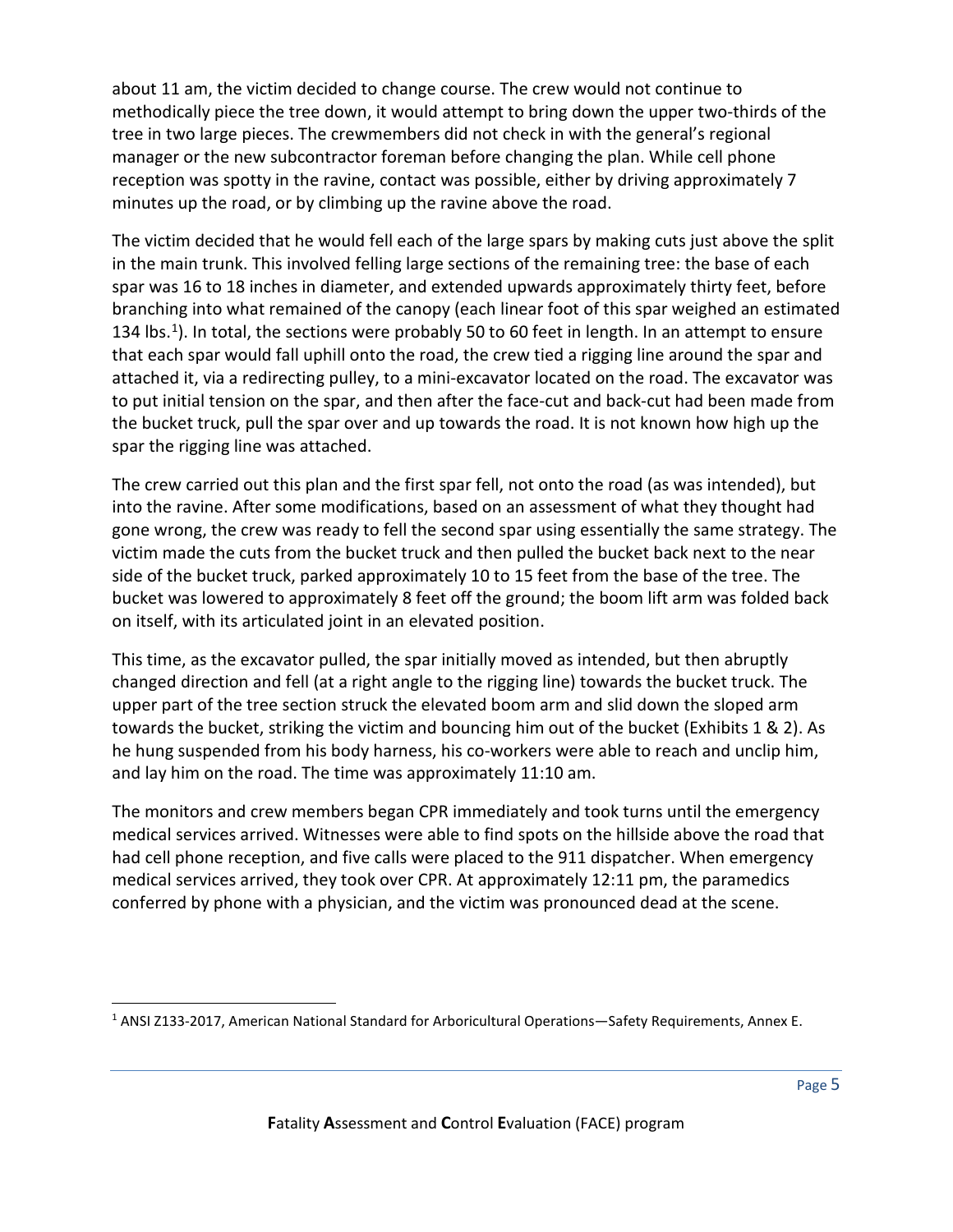### **CAUSE OF DEATH**

The cause of death, according to the death certificate, was blunt impact Injuries of head and torso.

### **RECOMMENDATIONS**

CA/FACE concluded that organizations involved in tree-felling operations should take the following steps to prevent similar incidents:

#### **Recommendation #1: Tree-felling contractors should ensure that each crew includes, and is led by, a person with substantial experience in tree felling.**

Discussion: In this incident, the victim had only 3½ years of miscellaneous experience in the tree industry, and the oldest person on the crew was 25 years old. The victim may not have had the knowledge and experience needed to assess the best method to fell the tree and discern the risks involved in changing the original plan. Contractors, when constituting a crew, should ensure that it includes, and is led by, a person with substantial experience. This will help ensure not only a consistent adherence to safe practices, but continuing opportunities for on-the-job training. Had there been an experienced person leading this crew, he/she likely would not have chosen to fell the tree in an unsafe manner, and the fatality would have been prevented.

**Recommendation #2: Tree-felling contractors should ensure that all supervisors are certified in tree-felling safety by an organization such as the Tree Care Industry Association (TCIA) or the International Society of Arboriculture (ISA). In addition, government agencies, utilities, and other project customers should include bid language requiring that all supervisors be certified in tree-felling safety by one of these organizations.** 

Discussion: In this incident, the supervisor was not certified in tree-felling safety. The crew was instructed to piece down the tree in sections, a method that was altered by the victim while the work was in progress. After altering the original work plan, the victim did not cradle the bucket truck boom and move the truck back a safe distance. Evidence suggests that the crew had not been clearly instructed to check in with their supervisor before changing the tree-felling plan, and had deviated from the original tree-felling plan on previous occasions. This suggests the lack of a robust safety culture with established practices of training, clear communication, adherence to safe work practices, adequate direct supervision, and consistent, impartial disciplinary action. Trade-specific safety training for all supervisors would help ensure a stronger safety culture in tree-felling projects. This is best attained by certification in tree-felling safety from the Tree Care Industry Association (TCIA) or the International Society of Arboriculture (ISA). This can be assured by bid language requiring that all supervisors possess this certification. Had there been adequate, well-trained safety supervision of the victim and his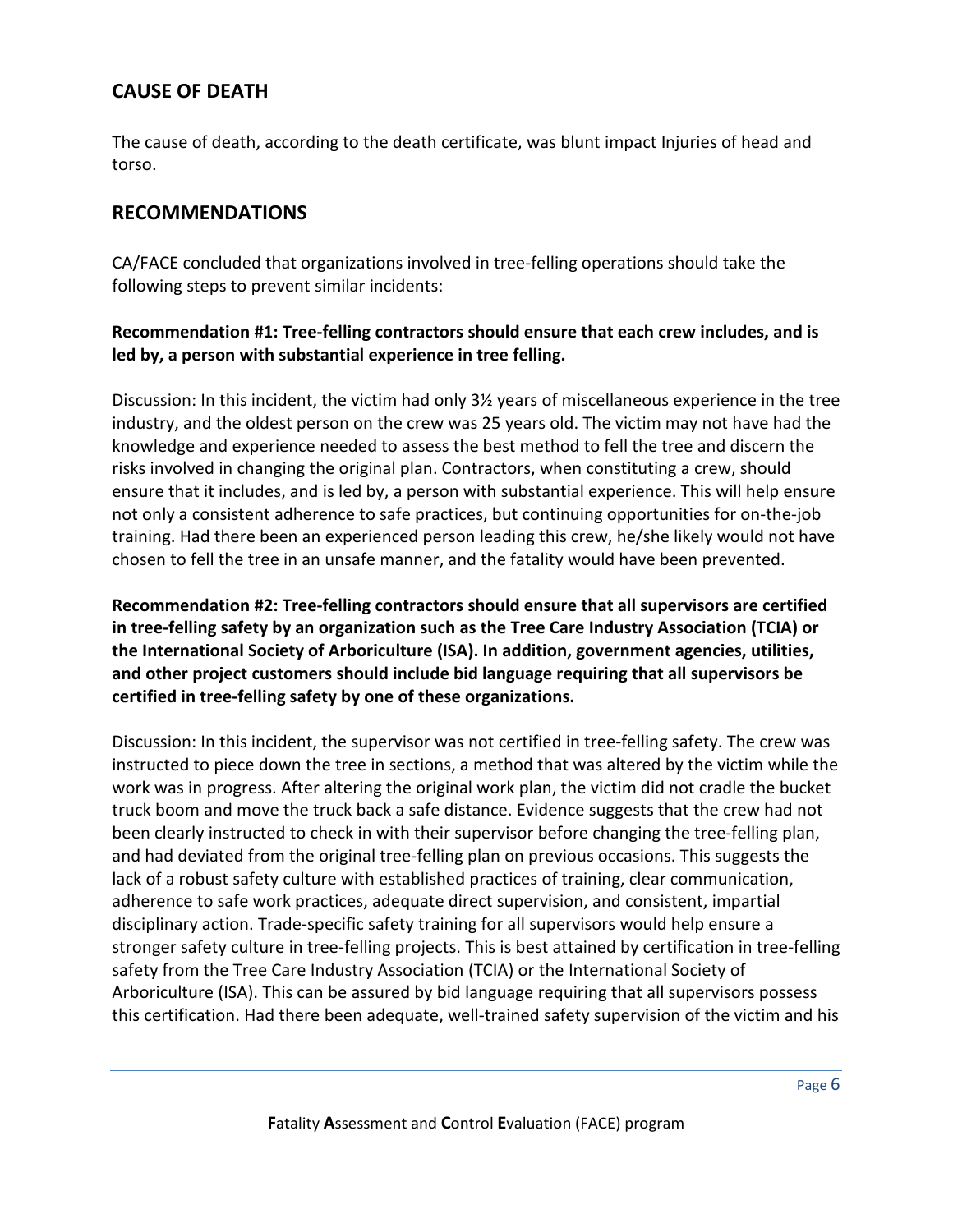crew, it is more likely that safe practices would have been implemented and this fatality prevented.

#### **Recommendation #3: Tree-felling crews should always be able to readily communicate with their supervisor and medical emergency services. If cell phone reception is not reliable, the employer should issue the crew a satellite phone.**

Discussion: In this instance, the crew was working along a road in a steep creek ravine and had spotty cell phone reception. It is possible that the lack of reliable reception deterred the crew from attempting to contact their supervisor prior to abandoning the original tree-felling plan. Adequate supervision means, in part, that crews should be able to readily communicate with their supervisor at all times. In addition, it is very important for crews to be able to readily and reliably contact emergency medical services in the event of an injury, snake bite, allergic reaction, or heat illness. This is required by Cal/OSHA regulations Title 8, §3400, Medical Services and First Aid, and Title 8 §3395, Heat Illness Prevention. In this incident, co-workers were able to find spots on the hillside above the road that had cell phone reception, and five calls were placed to the 911 dispatcher. However, it is quite possible that contact with the 911 dispatcher could have been significantly delayed by relying solely on the spotty reception of personal cell phones.

#### **REFERENCES**

ANSI Z133.-2017, American National Standard for Arboricultural Operations—Safety Requirements.

[California Code of Regulations, Title 8, Section §3400,](https://www.dir.ca.gov/title8/3400.html) Medical Services and First Aid. [\(see: https://www.dir.ca.gov/title8/3400.h](https://www.dir.ca.gov/title8/3400.html)tml)

[California Code of Regulations, Title 8, Section §3395, Heat Illness Prevention](https://www.dir.ca.gov/title8/3395.html). [\(see: https://www.dir.ca.gov/title8/3395.](https://www.dir.ca.gov/title8/3395.html)html)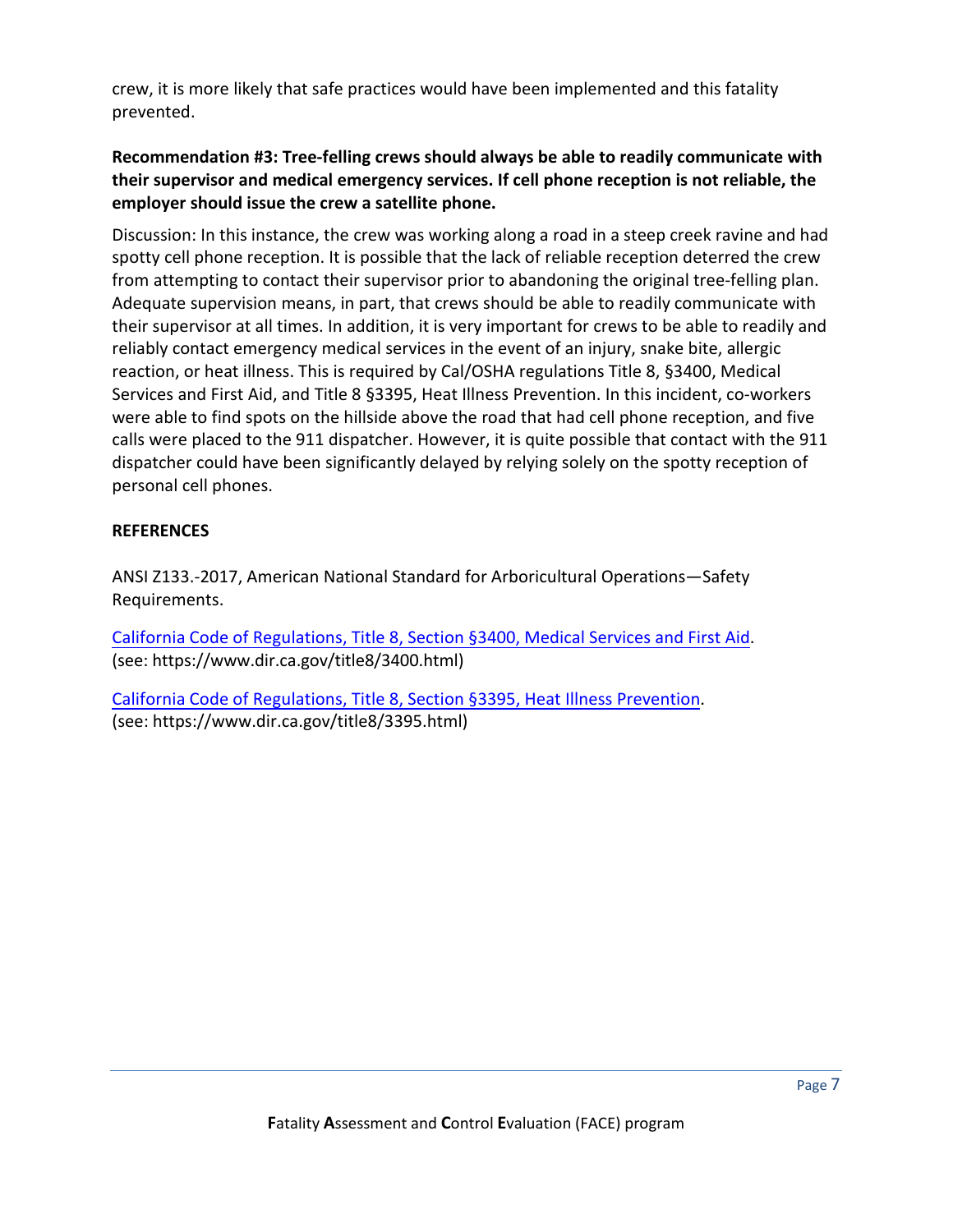#### **EXHIBITS**



Exhibit 1. The bucket truck after the victim was struck and knocked out of the bucket. Photo used with permission.



Exhibit 2. The trunk of the tree to the right of the road, and the bucket truck and mini-excavator used by the crew. Photo used with permission*.*